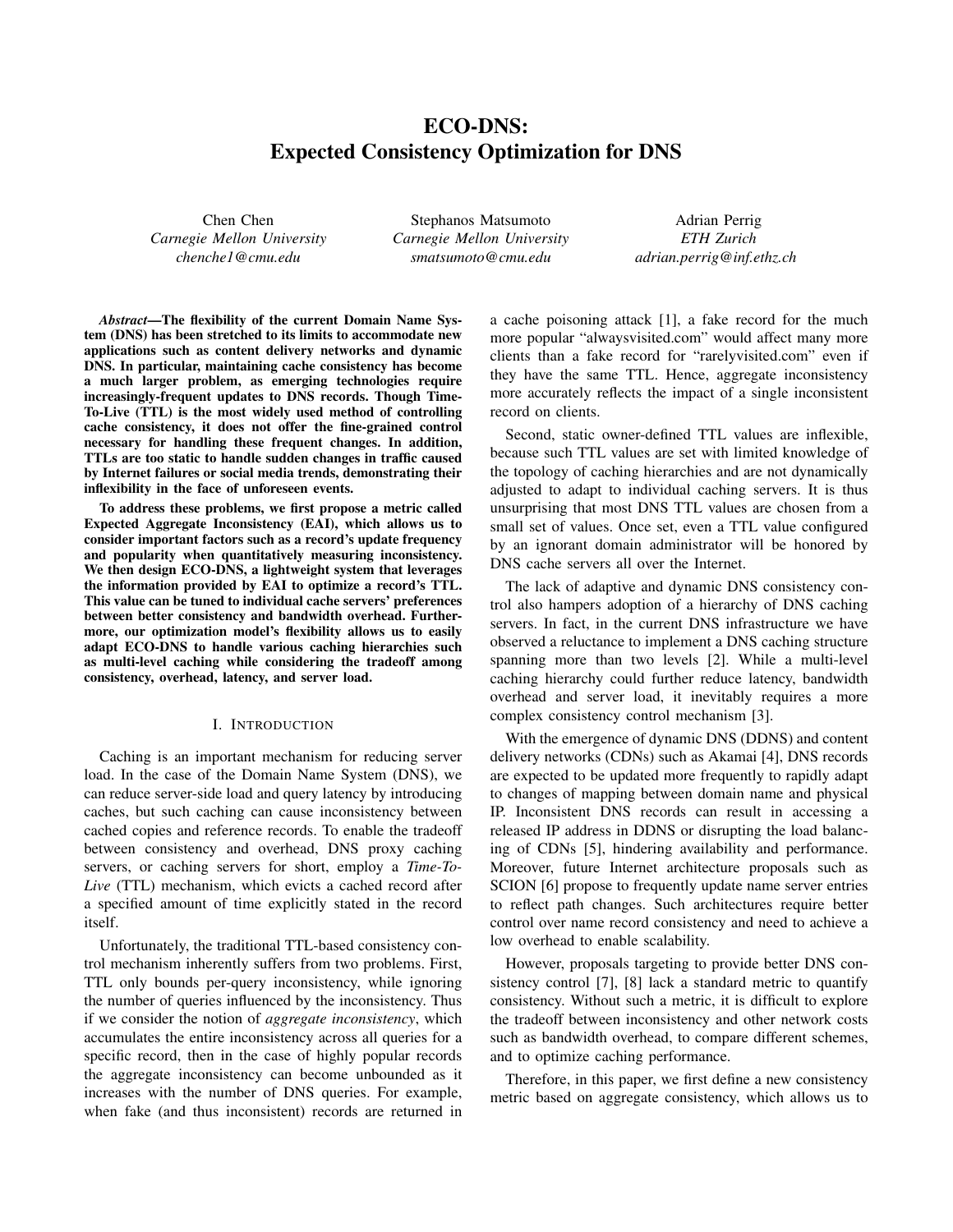quantitatively model the tradeoff between consistency and bandwidth overhead in a hierarchial caching system. Then, based on our model, we propose a new consistency control mechanism for a DNS caching subsystem, called ECO-DNS. Our approach is to preserve the "pull-based" nature of DNS and leave the TTL value intact to maintain backwards compatibility, and at the same time automatically tune the TTLs of DNS records to optimize performance to a specified balance between consistency and bandwidth overhead.

In this paper we make the following contributions:

- we define a new metric, *Expected Aggregate Inconsistency* (EAI), which takes into account both realtime popularity and update frequency and enables a quantitative measurement of inconsistency,
- we mathematically model the tradeoff between inconsistency and bandwidth cost in multi-level caches,
- we design ECO-DNS, a lightweight, backwardscompatible DNS cache consistency control mechanism to automate setting TTLs for caching servers, and
- we simulate ECO-DNS with real DNS trace data and Internet topologies to demonstrate the performance advantage of ECO-DNS over current DNS caching schemes.

## II. MODEL

In this section, we mathematically define our inconsistency metric, and establish an explicit relationship between the inconsistency metric and the bandwidth overhead. We then leverage multi-objective optimization to integrate these two metrics into one target cost function, which will allow us to dynamically derive the optimal TTL value. Though in this paper we focus on applying our model to DNS record caching, our model also applies to a more generalized TTLbased caching system.

#### *A. Measuring Inconsistency*

Inconsistency in DNS arises from stale records being returned by caching servers. To measure inconsistency in a DNS record, we want to answer two main questions. First, how stale is a record when it is returned? Second, how many stale records are returned overall?

To answer the first question, we want to consider a DNS record's update frequency, since in terms of consistency, receiving a record that is several updates behind is worse than receiving one that is a single update behind. As an example, if we query a cached record for an Akamai server and a cached record for an obscure unpopular site at the same rate, we should expect to receive a stale record more often for the Akamai server because it is updated more frequently. Therefore, we can measure the inconsistency of a single DNS response as the number of updates to a record between the time it was cached and the time it was returned, and expect to see greater inconsistency from records that are more frequently updated. This gives rise to the following definition:

*Definition 1:* Let *q* be a DNS query for a record *r* arriving at a caching server at time  $t_q$ , and let *t* be the time at which the queried record was cached. Then the **inconsistency**  $I_r(q)$ of the response to *q* is

$$
I_r(q) = u_r(t, t_q) \tag{1}
$$

where  $u_r(t,t_q)$  is the number of updates to *r* between times  $t$  and  $t_q$ .

To some degree, TTLs already take into account a record's update frequency. For example, Akamai's type A DNS records could have a TTL of 20 seconds, while infrequently updated sites can have TTLs as high as 86400 seconds. Therefore, even in the current system, records can be cached according to how often they are updated. However, server operators set these TTLs by hand, meaning that these TTLs only take into account the *estimated* update frequency rather than the *actual* update frequency.

The second question motivates the idea of measuring *aggregate inconsistency*. Previous work in DNS consistency protocols [7] has measured consistency simply as whether a cached copy of a DNS record is the same as the copy of the record at the authoritative server. However, we want to extend this and explore how much an instance of inconsistency affects users.

For example, a stale record for a popular site such as Google will result in much more *aggregate* inconsistency than a very stale record for an unpopular site. This is because Google receives far more queries, and thus an inconsistent record will affect many more users in the aggregate sense. Therefore, we want to consider the popularity of a DNS record, which will give us a sense of the aggregate inconsistency a stale record could cause for a given domain name.

Current TTLs also somewhat take into account the popularity of a record. For example, Google's DNS records have a TTL of 300 seconds, which is much lower than those of less popular sites. However, sites with high TTLs may suddenly return a large number of inconsistent records under the "Slashdot effect," in which traffic unexpectedly surges due to a URL appearing in a popular news site, such as Slashdot. This highlights yet another shortcoming of manually set TTLs—they generally reflect the *estimated* popularity of a domain rather than the *real-time* popularity.

With the ever-increasing usage of mobile devices in today's Internet and future Internet proposals such as SCION [6], the inconsistency problems arising from only using TTLs have the potential to get much worse, since update frequencies will increase with the use of short-lived, rapidly-changing paths.

Monitoring this popularity not only allows DNS to reduce the aggregate inconsistency for all types of records, but also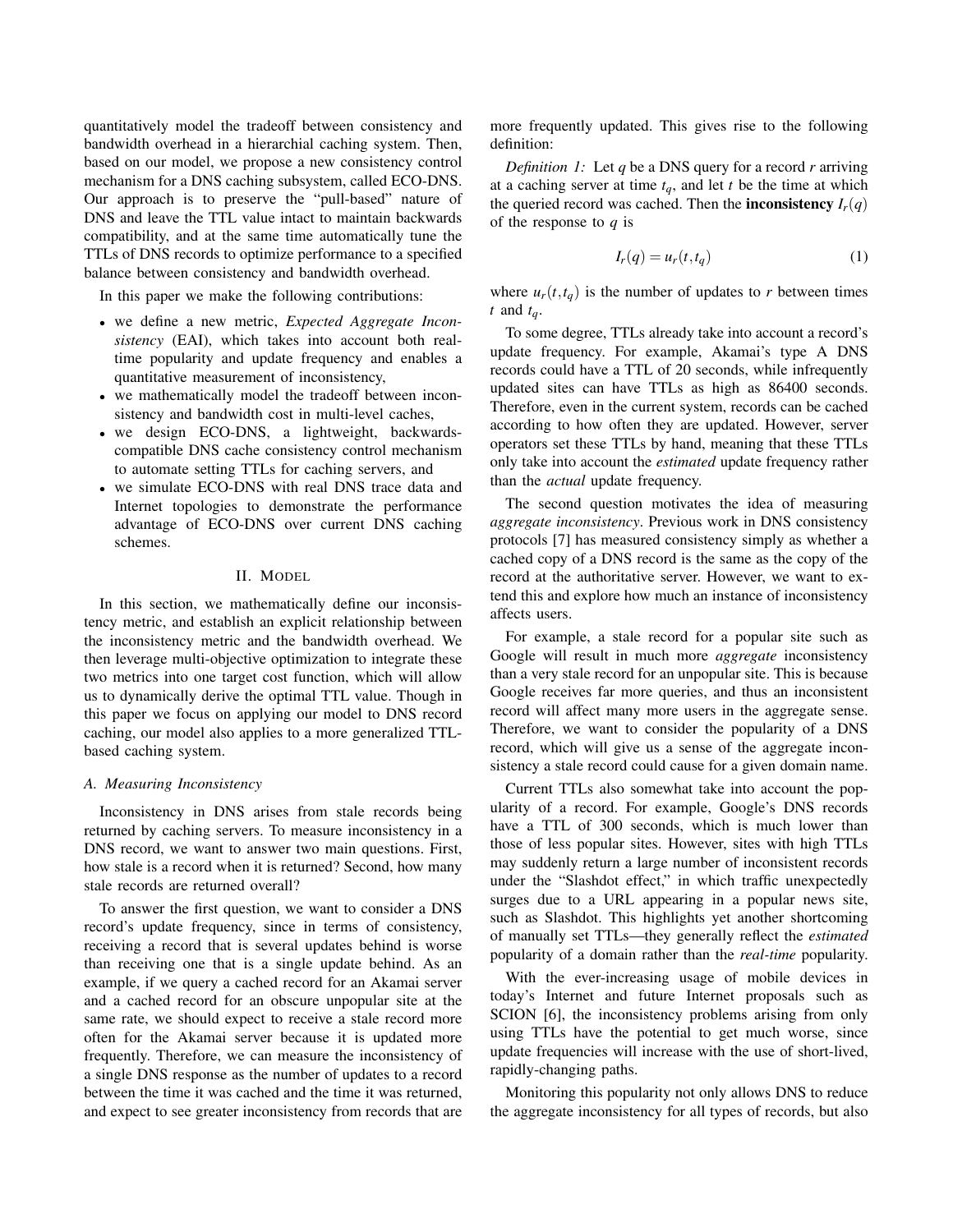allows for a system that can dynamically allocate resources to handle various server loads, traffic patterns, and update frequencies. Therefore, our inconsistency metric is based on a DNS record's popularity as well as its update frequency.

*Definition 2:* Let  $Q_r(T)$  be the set of all queries for a record *r* received by a DNS caching server in some time interval *T*. Then the Expected Aggregate Inconsistency (EAI) of the caching server is

$$
EAI_r(T) = \mathcal{E}\left[\sum_{q \in Q_r(T)} I_r(q)\right]
$$
 (2)

where  $I_r(q)$  is as defined in Equation 1.

The intuition behind EAI is that the inconsistency over all the queries reflects the popularity of a DNS record. A more popular DNS record will have more queries and thus affect more users if it is inconsistent, resulting in a higher EAI.

If we assume that  $T$  begins at time  $t$  when record  $r$  is cached, then using Equation 1, we can write Equation 2 as

$$
EAI_r(T) = \mathcal{E}\left[\sum_{q \in Q_r(T)} u_r(t, t_q)\right]
$$
 (3)

which shows more concretely that the EAI of a record is simply the expected total number of missed updates over all queries *q*.

## *B. Abstracting the DNS Caching Server Topology*

So far we have defined EAI for a single DNS caching server. Generally, caching records from other caches or secondary nameservers is discouraged due to increased dependencies and delays in propagating updates [9]. However, much evidence demonstrates that "chained-resolution" widely exist in today's Internet [10]–[12]. Accordingly, we consider these "chains" of caching in order to provide a general model more flexible to changes in DNS caching, which may increase with the advent of future Internet architectures.

We thus consider a *hierarchy* of DNS caches, which we call a *logical cache tree*. This represents a hierarchy of caches, where the root node caches records directly from the authoritative server and the other nodes cache records from their respective parents. This structure is illustrated in Figure 1.

In a logical cache tree, a caching server is defined to be a child of another if it fetches and caches DNS records from that server. For example, the logical cache tree for DNS record "google.com" is made up of Google's authoritative server "ns1.google.com" and all the caching servers querying "ns1.google.com" for the DNS record including proxy caching servers directly answering clients' queries, and DNS forwarders answering queries from other proxy caching servers. Thus the DNS forwarders are parents of proxy caching servers which query domain names from



Figure 1. Structure of a logical cache tree.

them, and the authoritative servers are parents of both DNS forwarders and other caching servers which directly query those authoritative servers for the domain name. For DNS records served by multiple authoritative servers for load balancing, we treat all of the authoritative servers as a single root node, though these servers may be distributed across the network. In this way, there will be only one logical cache tree for a single DNS record.

#### *C. Assumptions*

To simplify the analysis of our model, we assume that the queries and updates for a single DNS record received by a caching server can be modeled by a Poisson process. Thus queries occur independently of each other and do not arrive simultaneously at any time. Furthermore, the interval between two successive queries follows a negative exponential distribution. Previous work by Chen et al. [7] has confirmed this pattern, but our model can be analyzed with any underlying distribution.

We further assume that for a given record, the queries received by any two caching servers are independent. Therefore, the arrival patterns of queries at different caching servers can be treated as two entirely independent stochastic processes. While of course certain events such as the broadcast of a highly-anticipated sporting event may cause queries to increase to many caching servers in a similar manner, the increase is caused by an external event rather than by another caching server. In reality there is some correlation since a child cache may use its own query volume to determine the rate at which it queries its parent cache, but we expect that queries from child caches will constitute a negligible fraction of a parent cache's total queries.

Finally, we assume that a caching server prefetches a cached record when its TTL expires. One advantage of this "eager" caching behavior is that after a popular record expires, the extra latency of contacting a parent cache or authoritative server on the following query can be avoided [7].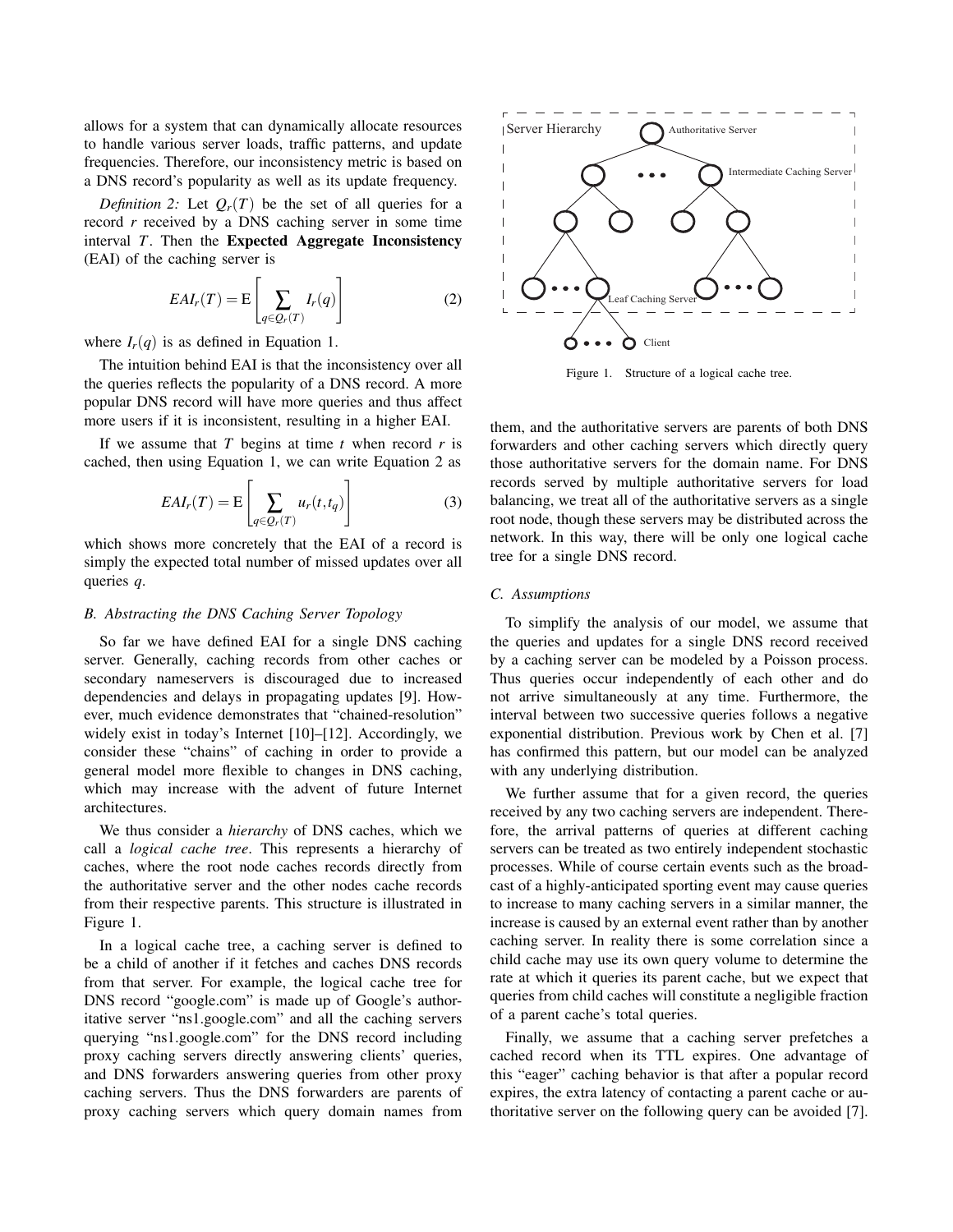

Figure 2. Cascaded inconsistency from caching server  $C_0$  to  $C_1$  and  $C_2$ . The record that  $C_2$  caches at time  $t_2$  is the same record cached by  $C_0$  at  $t_0$ , and thus  $I_r(q)$  should be measured from  $t_0$ .

The disadvantage, however, is that unpopular records will be prefetched without benefiting any client. As a consequence, it would be desirable to consider the capacity of the storage device and select only the most popular records to cache. We will discuss DNS record selection in Section III-C in more detail.

# *D. Modeling Inconsistency in the Logical Cache Tree*

Our assumptions provide several properties that aid the analysis we present in this section. Modeling query arrivals as a Poisson process allows us to concretely estimate the aggregate inconsistency of a given caching server. The independence of caching servers eliminates dependencies which may clutter our analysis. Finally, prefetching allows us to focus on the critical problem of calculating the EAI rather than what happens in the short period between a record's expiration and its subsequent re-caching.

However, up to this point we have calculated inconsistency as if a caching server were directly querying the authoritative nameserver for a record. Calculating inconsistency in a logical cache tree is more complicated, as caching servers pass on their possibly inconsistent records in response to their children's queries.

The resulting effect is a "cascaded" inconsistency. As shown in Figure 2,  $C_2$  will respond to query  $q$  with a copy of a record that was originally cached at time *t*0. Therefore, calculating the inconsistency of the response to *q* based on  $u_r(t_2,t_q)$  would underestimate the true value. Rather, the true inconsistency should be calculated based on  $u_r(t_0, t_a)$ .

Notice also from Figure 2 that

$$
u_r(t_0, t_q) = u_r(t_0, t_1) + u_r(t_1, t_2) + u_r(t_2, t_q)
$$
 (4)

which follows from the fact that  $t_1$  and  $t_2$  are the times that *C*<sup>1</sup> and *C*<sup>2</sup> query their parent server. We can then define the cascaded inconsistency as follows:

*Definition 3:* Let  $A(C_n)$  be the set of ancestors of a caching server  $C_n$  excluding the root of its logical cache tree, and  $p(i)$  the index of the parent caching server of caching server  $C_i$ . Each  $C_i$  has cached their copy of the record  $r$  at

time  $t_i$ . Then, the **cascaded inconsistency** of a response to a query  $q$  at  $C_n$  is defined as

$$
I_r(q, C_n) = u_r(t_n, t_q) + \sum_{i \in A(C_n)} u_r(t_{p(i)}, t_i)
$$
 (5)

where  $I_r(q, C_n)$  is the inconsistency of query q at server  $C_n$ .

Following Definition 2, we can define the EAI for caching server  $C_n$  in *r*'s logical cache tree during any time period  $T_n$ starting at time *t<sup>n</sup>*

$$
EAI_r(T_n, C_n) = E\left[\sum_{q \in Q_r(T_n)} I_r(q, C_n)\right]
$$
 (6)

Let  $t'_n$  be the time when record  $r$  expired on caching server  $C_n$ . From now on, we will only consider  $T_n = [t_n, t'_n]$ . Depending on the way each caching server sets the TTL, we derive two closed form expressions of EAI.

Case 1 (adopted by current DNS): In this case, when responding to a query for record *r* from a child caching server, the parent caching server appends the outstanding TTL to the replied message, which is computed by subtracting the TTL for *r* from the parent caching server by the time that has elapsed since *r* was first cached. Upon receiving the response, the child caching server retrieves the "outstanding TTL" from the response and sets it as the TTL for record *r*. Following this way, the expiration time  $t_i$ 's for  $r$  on all the descendant caching servers  $C_i$  of a caching server  $C_n$  will be exactly the same as that on  $C_n$ . Interestingly enough, with our assumption that a caching server prefetches a cached record when its TTL expires, the time *ti*s when *r* will be cached again on all  $C_i$ s will also be exactly the same as  $t_n$ . As a result, the lifetime  $T_i$  of a cached record on each caching server  $C_i$  belonging to the same sub-tree of the logical cache tree will be "synchronized".

Applying our assumption of Poisson processes for both record updates and queries, we derive the EAI for a given caching server  $C_n$  over time period  $T_n$  as

$$
EAI_r(T_n, C_n) = \frac{1}{2} \lambda_n \mu \Delta T_n^2 \tag{7}
$$

where  $\mu$  is the update frequency parameter of the Poisson process for record update,  $\lambda_n$  is the query rate parameter of the Poisson process for queries to caching server *C<sup>n</sup>* and  $\Delta T_i = t'_i - t_i$  for a given  $T_i = [t_i, t'_i]$  is actually the TTL of record *r* on caching server *C<sup>i</sup>* .

Case 2: In this case, upon receiving a response to a DNS query, each caching server independently decides the TTL to set. Following this method, the lifetime *Ti*s of different caching servers within a sub-tree no longer correlate with each other. Similarly, with the assumptions of Poisson processes for both record updates and queries, we derive the EAI for a given caching server  $C_n$  over time period  $T_n$  in  $r$ 's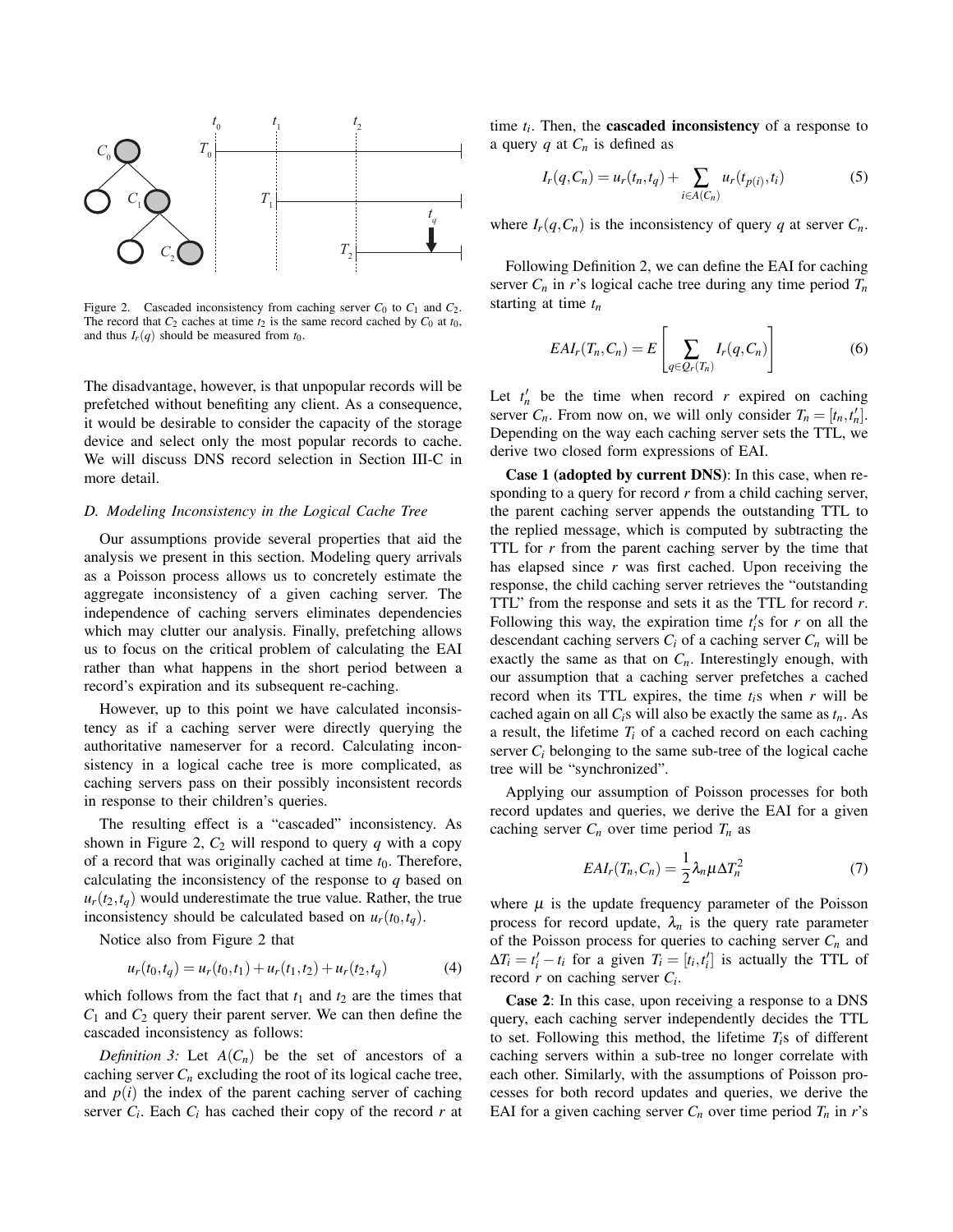logical cache tree as

$$
EAI_r(T_n, C_n) = \frac{1}{2} \lambda_n \mu \Delta T_n \left( \sum_{C_i \in A(C_n)} \Delta T_i \right)
$$
 (8)

## *E. TTL Optimization*

From Equations 7 and 8, we can see that changing the ∆*T* values (which we henceforth use to represent the TTL of a record at a given caching server) controls the EAI of a record in a logical cache tree. By decreasing the TTL, we can reduce the aggregate inconsistency in a logical cache tree. However, this in turn shifts a greater burden to the bandwidth overhead. Therefore, in order to address the tradeoff between inconsistency and bandwidth cost, we formulate a multi-objective optimization problem to calculate a TTL that will strike the optimal balance between inconsistency and bandwidth overhead.

In addition, instead of optimizing the TTL for each server individually, we consider the global inconsistency and bandwidth because it is desirable for a caching server to slightly increase its bandwidth overhead to greatly reduce the inconsistency experienced by its descendant caching servers.

For a DNS record *r*, we let *M* be the set of all caching servers in the logical cache tree,  $\Delta T_i$  the TTL for *r* on  $C_i$ ,  $EAI_r(T_i, C_i)$  the EAI during the time period  $T_i$ , and  $b_i$ the bandwidth cost in bytes to cache a record (the size of the record times the number of hops from the parent). For a specific caching server  $C_i$ , the EAI per unit time is  $E A I_r(T_i, C_i) / \Delta T_i$ , and the amortized bandwidth cost per unit time is  $b_i/\Delta T_i$ . Recall that our goal is to find an appropriate TTL value ∆*T<sup>i</sup>* to achieve a specified balance point between inconsistency and bandwidth overhead. As a result, we can seek to utilize multi-objective optimization by setting the target cost function *U* as follows:

$$
U = \sum_{C_i \in M} \frac{EAI_r(T_i, C_i)}{\Delta T_i} + c \cdot \frac{b_i}{\Delta T_i}
$$
(9)

where  $c$  is a factor describing the "exchange rate," that is, how much bandwidth can be sacrificed for better consistency. We address how to set the exchange rate *c* in Section V. Our goal then is to compute the TTL values  $\Delta T_i$  which minimize the target cost function.

For Case 1 in Section II-A, we substitute the expression for EAI from Equation 7 and solve for the optimal TTL value  $\Delta T_i^*$ s by finding the minimum of the cost function *U*:

$$
\Delta T_i^* = \sqrt{\frac{2c \cdot (\sum_{C_j \in S(C_i)} b_j)}{\mu (\sum_{C_j \in S(C_i)} \lambda_j)}}
$$
(10)

where  $\lambda_j$  is the rate parameter of queries to  $C_j$  and  $S(C_i)$ is the set of all the caching servers within the sub-tree containing *C<sup>i</sup>* and rooted at the highest caching server.

Similarly, for Case 2 in Section II-A, we substitute the expression for EAI from Equation 8 and solve for the minimum optimal TTL value  $\Delta T_i^*$ s:

$$
\Delta T_i^* = \sqrt{\frac{2c \cdot b_j}{\mu \left( \sum_{C_j \in D(C_i)} \lambda_j + \lambda_i \right)}}
$$
(11)

where  $D(C_i)$  is the set of all descendant caching servers of server *C<sup>i</sup>* .

The two forms of optimal TTLs in Equations 10 and 11 have different numbers of required parameters. For Case 1, to compute the optimal TTL for any caching server,  $\lambda_i$  and  $b_i$ from each caching server  $C_i$  in  $S(C_i)$  are required. However, for Case 2, in order to calculate the optimal TTL, only the  $\lambda_i$  from each descendant caching server  $C_i$  is required. For a logical DNS cache tree where each node has many children and the tree size is on the order of the number of DNS cache servers in the whole world, the number of estimated parameters required in Case 2 for each cache server is significantly smaller than that required in Case 1. In the following sections, we will focus on the model for Case 2 to reduce the number of required parameters, which in turn equals the number of caching servers uploading the parameters, and therefore improve the usability of the model.

With the form of  $\Delta T_i^*$  in Equation 11, each caching server can collect the parameters *c*, *b<sub>i</sub>*,  $\mu$  and  $(\sum_{C_j \in D(i)} \lambda_j) + \lambda_i$ , which is the sum of  $\lambda$ s from all its descendant cache servers, and compute the optimal TTL to minimize the global cost function *U*. The minimum of the cost function *U* is:

$$
U^* = \sum_{C_i \in M} \sqrt{2c\mu b_i \left( \left( \sum_{C_j \in D(C_i)} \lambda_j \right) + \lambda_i \right)}
$$
(12)

# III. SYSTEM DESIGN

We now address the following real-world aspects of ECO-DNS: a) parameter monitoring and aggregation, b) how to set the TTL value, c) DNS record selection, and d) prefetching DNS records. We will then discuss deployment challenges for ECO-DNS.

#### *A. Parameter monitoring and aggregation*

To follow our model in Section II, ECO-DNS requires caching servers to estimate the update frequency  $\mu$  and the frequency of queries λ. While all caching servers share the same update frequency of a given record and could possibly retrieve it as a field of the DNS record, each caching server has to independently estimate its own local query frequency. In addition, for multi-level logical cache trees,  $\lambda$ s originated from various nodes must be aggregated and made available to other nodes. More specifically, each node, in order to calculate its optimal TTL value, must have access to the  $\lambda$ s of all of its descendant nodes.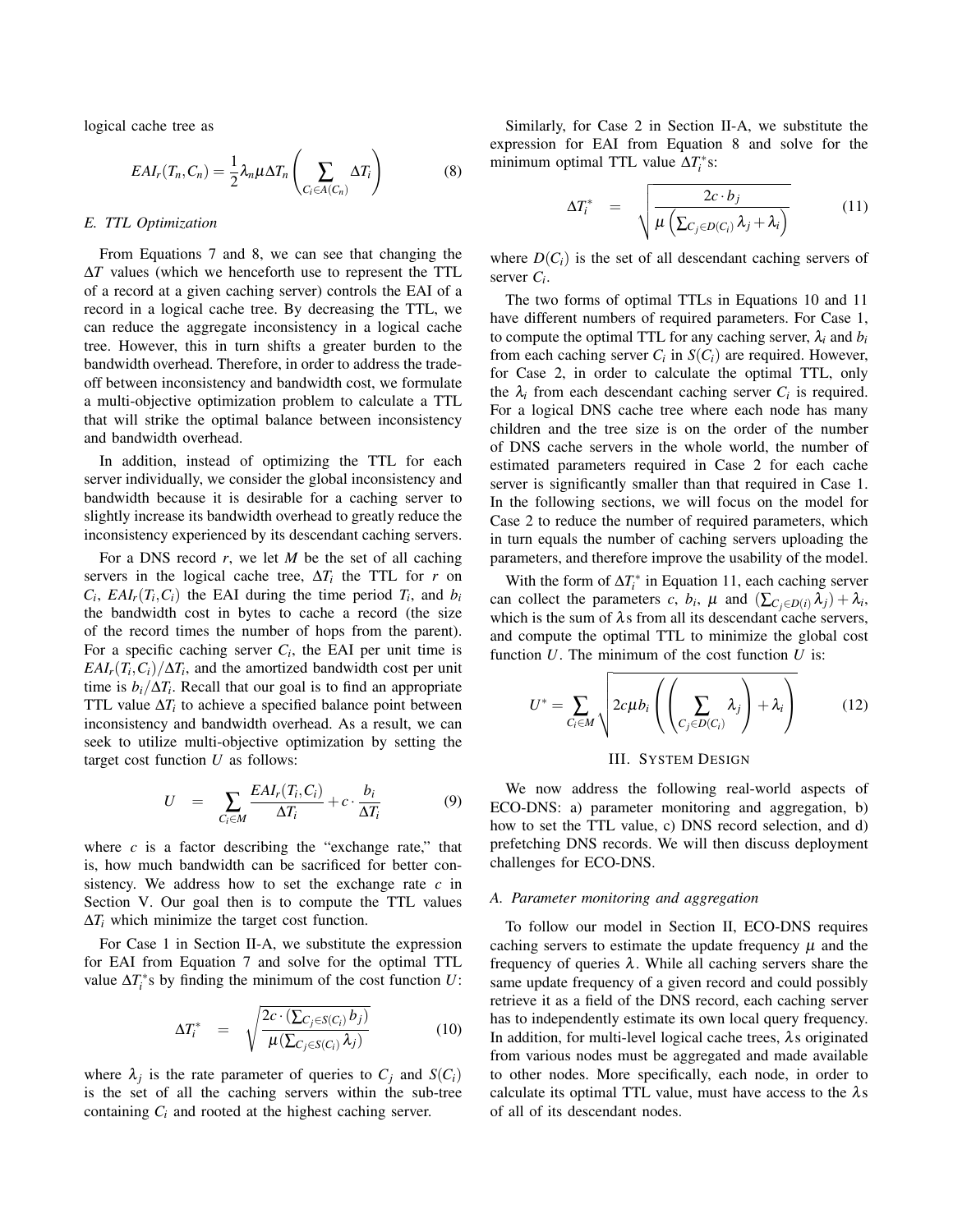In ECO-DNS, for each DNS record, the nodes in the logical cache tree are divided into three categories: the authoritative server serving the updated record, intermediate caching servers caching the DNS entry, serving queries originating from descendant caching server nodes, and leaf cache servers directly answering the DNS queries from clients. As shown in Table I, nodes belonging to different categories will take different responsibilities. First, the root node estimates the update frequency  $\mu$  and incorporates it into the DNS record. Second, the intermediate caching server nodes estimate the  $\lambda$  of the queries, aggregate parameter  $\lambda$ s received from descendants, and propagates the aggregated value upwards. Finally, the leaf caching servers estimate the local  $\lambda$ 's and append the local  $\lambda$  in each query sent to the parent server.

| Node                        | <b>Estimated Param.</b> | <b>Aggregated Param.</b>    |
|-----------------------------|-------------------------|-----------------------------|
| <b>Authoritative Server</b> |                         |                             |
| Intermediate Server         |                         |                             |
| Leaf Server                 | $local \lambda$         | append $\lambda$ in queries |

Table I

ROLES AND TASKS OF DIFFERENT NODES IN THE LOGICAL CACHE TREE.

To estimate the update frequency parameter  $\mu$ , the root node preserves a history of record updates and estimate the parameter accordingly. To estimate the query frequency parameter  $\lambda$ , each node utilizes a sliding window method to estimate the query frequency periodically.

To aggregate the Poisson Process rate parameters  $\lambda$ , we present two algorithms exploring the trade-off between accuracy and the amount of state kept on parent caching servers. Each caching server can arbitrarily select either of these two methods based on the trade-off between the amount of state it can maintain and the required accuracy.

In the first design, when a record stored in a cache server expires, the caching server appends the current aggregated  $\lambda$  value to the query. The parent caching server keeps an updated  $\lambda$  value for each of its children. This design requires per-child state, and is sensitive to topology changes in the logical cache tree, but provides accurate parameter aggregation.

In the second design, when a record stored in a caching server expires, the caching server appends the product of the parameter  $\lambda$  and the current TTL value  $\Delta T$ . On the parent caching server side, instead of keeping state for each of its children, the parent caching server will aggregate the product  $\lambda_i \Delta T_i$  in a sampling session with time duration  $[t, t']$ . After the sampling session, the parent server estimates the aggregated value as:

$$
\frac{\sum_{i\in\mathscr{Q}}\lambda_i\Delta T_i}{t'-t}
$$

where  $Q$  is the set of sampled DNS queries. This design does not require per-child state and is robust to topology churn in the logical cache tree. However, it is possible for the sampling method to fail in covering parameters from all child servers, which renders the method less accurate.

# *B. Setting TTL*

The final TTL ∆*T* for a cached DNS record depends on two TTL values: the pre-defined TTL value Δ*T<sup>d</sup>* specified in the DNS record, and the locally-calculated optimal TTL value ∆*T* <sup>∗</sup> based on observed parameters. For the latter TTL, as long as a caching server is provisioned with  $\lambda$  parameters aggregated from all its descendant caching servers and with the  $\mu$  parameter it can use Equation 11 to compute  $\Delta T^*$ . The resulting TTL value ∆*T* is

$$
\Delta T = \min(\Delta T^*, \Delta T). \tag{13}
$$

The decision of setting the TTL as the minimum between an automatically calculated value and a pre-determined value precludes two extreme cases. First, some records may be so "unpopular" that their optimal TTL is set to be exceedingly long. This method allows the owner of the DNS record to set an upper bounds over the TTL value. Second, during DNS cache poisoning attacks [13], the pre-determined TTL value of the fake DNS record could possibly be set to a huge number. In this case, the final TTL would be completely determined by a local calculated TTL. As a consequence, hijacking a popular DNS record becomes more challenging, as the fake DNS record will soon be dissipated with the timeout.

Each time a DNS record is first cached or refreshed, the caching server sets the TTL value based on Equation 13. During the lifetime of the cached record, this TTL value is fixed even though the underlying parameters may change. Compared to resetting the TTL value upon detecting parameter changes, this methodology reduces the computation cost of re-calculating optimal TTL values and avoids fluctuation of TTL within short time. Following this method, the more popular a DNS record is, the smaller the TTL is set, and the more "up-to-date" its corresponding TTL will be.

#### *C. DNS record selection*

ECO-DNS allows individual caching servers to select DNS records whose TTLs are managed and optimized. Generally, it is desirable to evict less popular records to accommodate more popular ones. Furthermore, caching and managing unpopular records is not economical, because resources are spent without benefiting any clients.

ECO-DNS relies on a traditional cache replacement algorithm to decide which DNS records to manage. Particularly, ECO-DNS utilizes the Adaptive Replacement Cache (ARC) algorithm [14] to account for heavy-tail DNS access patterns [15]. ARC is a self-tuning, low-overhead cache replacement algorithm which provides higher hit ratio under one-time accesses and loop accesses given the same amount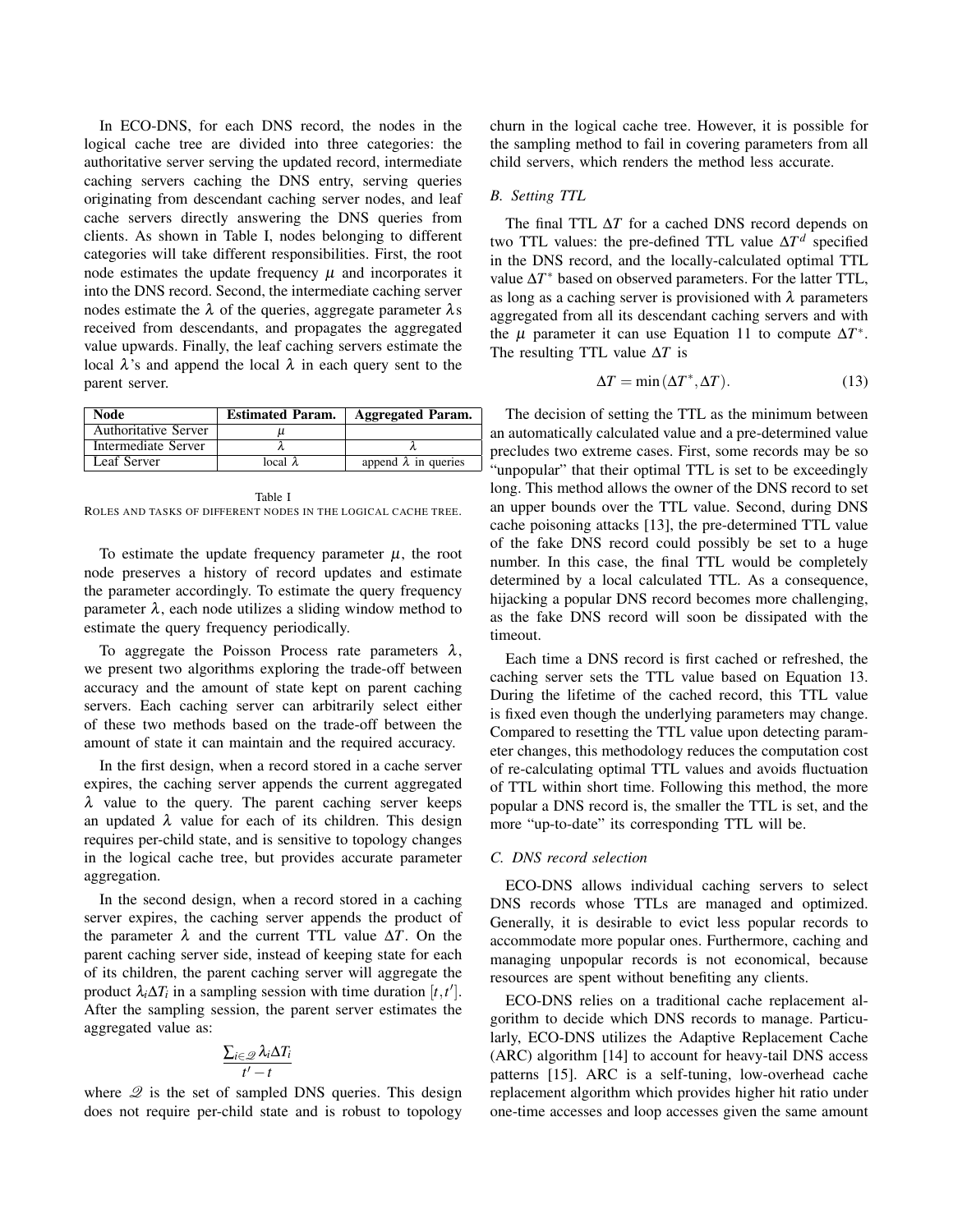of resources. The algorithm divides cached objects into two subsets: *T*-set, in which the whole object is cached, and *B*-set, in which only the metadata of the object is cached. For the DNS records in the *T*-set, ECO-DNS maintains and updates the parameters, and computes the optimal TTL for them. For the DNS records in the *B*-set, ECO-DNS will only keep the last estimated  $\lambda$ 's for them as the initial values in case these records are added back to the *T*-set. The administrator is simply responsible for setting the number of DNS records for ECO-DNS to manage, and ECO-DNS can then self-tune based on local queries.

# *D. DNS record prefetching*

ECO-DNS prefetches new records upon expiration of cached records. In the traditional way to handle record expiration, the new DNS record will not be fetched until the next query for that record arrives. Consequently, the next query usually suffers from latency which is an order of magnitude larger than for the query for a cached record [15]. However, without knowledge of the popularity of a DNS record, prefetching a record upon expiration could create a high overhead: unpopular records would be prefetched without benefiting any queries simultaneously.

With knowledge about records' popularity as a cornerstone, ECO-DNS breaks this dilemma by only prefetching the records that are expected to be queried soon, that is, records with relatively large  $\lambda$  values. Therefore, the latency caused by expired cached records is eliminated for popular records.

## *E. Ease of deployment*

ECO-DNS is a lightweight system that is easy to deploy. First, for network traffic, ECO-DNS adds only one extra field in each DNS query and answer message, without requiring new message exchanges or protocol changes. Second, for extra state, ECO-DNS requires only *O*(1) state for each DNS record. Third, for the software model, ECO-DNS requires no asynchronous events to be processed. As a result, it can be easily implemented and deployed as a module of current DNS software [16].

As for incremental deployment, ECO-DNS can be deployed alongside current legacy servers. For a single-level cache hierarchy, where each caching server directly contacts the authoritative server, the administrator can individually deploy ECO-DNS on each caching server to improve the caching server performance. For a multi-level cache hierarchy, ECO-DNS can be deployed from lower-level caching servers to higher-level ones. As long as the caching servers within a sub-tree implement ECO-DNS, ECO-DNS will function perfectly independently from caching servers in other sub-trees.



Figure 3. Normalized reduced target value for the single-level caching hierarchy.

#### IV. EVALUATION

We now evaluate ECO-DNS by carrying out simulations based on real DNS traces and AS topology data. In our evaluation, we seek to answer three main questions:

- For a given cost in bandwidth, does ECO-DNS achieve better consistency than manually setting TTL in today's Internet?
- How do the inconsistency and bandwidth overhead of a multi-level caching scheme with ECO-DNS compare to those of a single-level DNS caching scheme?
- How well does the optimization mechanism of ECO-DNS adapt to real-time changes in the rate parameters of DNS queries?

# *A. Dataset*

KDDI, the second largest ISP in Japan, provided us with DNS trace data containing 10 minutes of traffic to their DNS caching server every four hours on Feb. 28th, 2013 and Mar. 3rd, 2013. These data include DNS query arrival times, response packet sizes and response record types. The data are divided by different domains, which are in turn categorized based on their popularity: the top 100 most popular domains, and the domains which in each trace are queried at most 100K, 10K, 1K and 100 times, respectively. These data enable us to test our model under a range of domain popularities and network conditions.

## *B. Single-Level Caching*

To explore the consistency benefits of ECO-DNS over manually set TTL used by current DNS caches with respect to various combination of parameters, we design a simulation for a simple topology, containing a single caching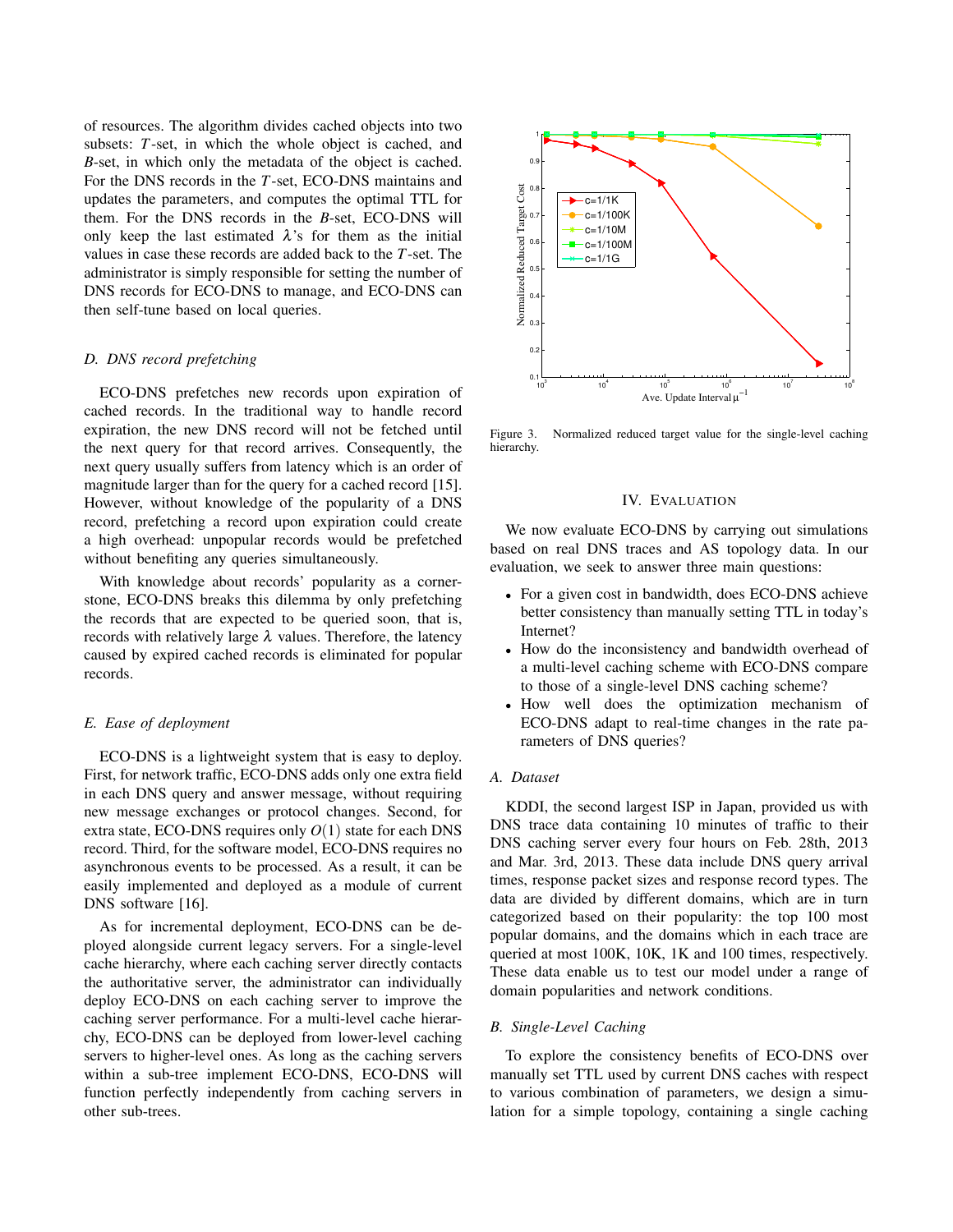

Figure 4. Normalized reduced inconsistency for the single-level caching hierarchy.

server and an authoritative server. We set the number of hops between the caching server and the authoritative server as 8 hops. We simulate a period of time over 1000 DNS record updates in the authoritative server. Because this time period (weeks or even years) is longer than the time period of our DNS trace from KDDI, we repeat the DNS trace itself to create one of sufficient length. In the simulation, we simulate both ECO-DNS and manually set TTL-based method, with the manually set TTL as 300s, which is common for popular domains. The values of the target function and the number of inconsistent DNS answers are recorded and compared when varying the average update intervals and the weight *c* that quantifies the tradeoff between clients' missed updates and bandwidth cost.

Figure 3 shows the reduced cost normalized by the total cost using manually-set TTL, with respect to different values of update interval and weight *c*. The update intervals vary from 2 hours to 1 year and the weight *c* would change from 1KB per inconsistent answer (a high consistency requirement) to 1GB per inconsistent answer (a low consistency requirement). In general, ECO-DNS could reduce the cost by 90% when the average update interval is within a week. When the average update interval increases as the update frequency drops, the reduced target function value will fall to 10%, as the manually set TTL becomes closer to the optimal TTL.

Figure 4 shows the reduced inconsistency normalized by the total inconsistency using manually-set TTL, with respect to different values of update intervals and weight *c*. The overall curves are similar to the curves for reduced target function values. Nevertheless, Figure 4 demonstrates the effect of changing the weight *c*. When *c* is as small as 1KB per inconsistent answer, ECO-DNS automatically adjusts the



Figure 5. Cost for each node in the CAIDA cache trees versus the number of children of the node.

TTL value to decrease the query updating rates to alleviate the bandwidth burden caused by DNS records updating. As the weight *c* grows larger, indicating a preference for consistency over bandwidth, ECO-DNS re-adjusts the TTL value to update more frequently to reduce inconsistency.

# *C. Multi-Level Caching*

To measure the consistency and overhead benefits that the deployment of ECO-DNS would have in a logical cache tree, we simulated our caching model and a model of the current DNS caching mechanism on various network topologies. We collected real-world topologies from the Inferred AS Relationships data set from CAIDA [17], and generated similar topologies using Tomasik and Weisser's aSHIIP [18], a hierarchical random topology generator. From these topologies we constructed logical cache trees of various sizes and depths on which to test our models.

We obtained a total of 270 logical cache trees from the CAIDA dataset and generated 469 logical cache trees using aSHIIP. We used a general linear preference (GLP) model to generate our random topologies, with parameters  $m_0 = 10$ (number of starting nodes),  $m = 1$  (number of edges added),  $p = 0.548$  (probability of adding an edge versus a node) and  $\beta = 0.80$  (preference to connect a new node to more popular nodes) [19]. These parameters yield topologies with core sizes and peering link ratios similar to those in the CAIDA dataset [20]. The edges in the GLP topology were then classified as provider-to-customer or peer-to-peer based on aSHIIP's inference algorithm.

From these topologies we were able to form logical cache trees by assigning each customer node an unique provider. If the node had multiple providers in the original topology, we randomly chose a provider, weighting the probabilities of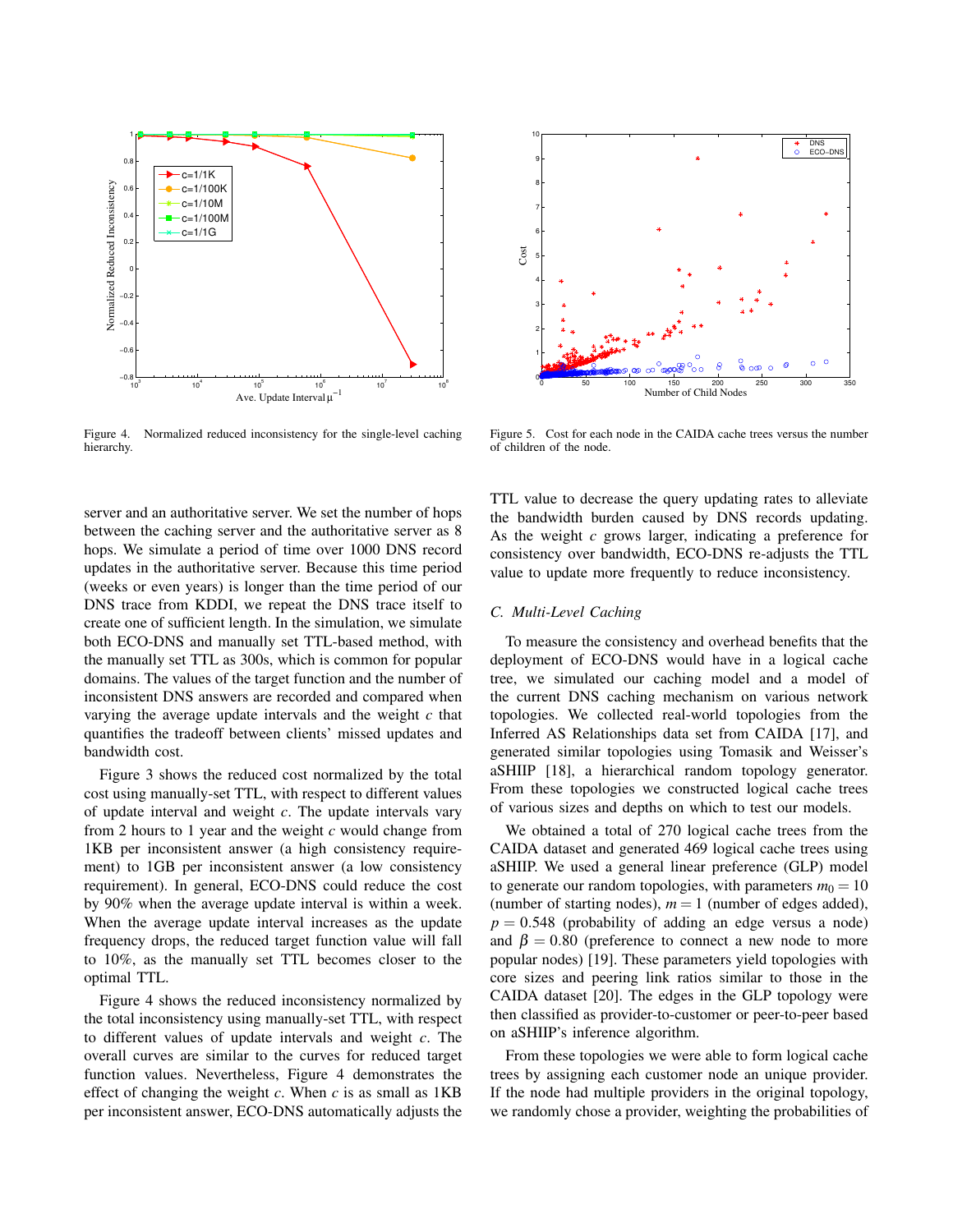each provider by relative total degree. We constructed a total of 558 logical cache trees ranging in size from 2 to 11057 nodes and spanning up to six levels. (We did not consider single-node trees, as that would represent an authoritative server with no caching servers.)

For a given cache tree, we conducted 1000 runs of our simulation. In each run we randomly chose the  $\lambda$  parameters for each leaf node and the size of the response for the DNS records, modeling the distribution of these values after those in the KDDI data.

Note that in today's DNS, pre-defined TTLs are often poorly set, so rather than using TTLs similar to those in the wild for our model of the current DNS, we chose to compare the performance of ECO-DNS to that of DNS *assuming that the TTL is optimally chosen*. Therefore, our simulations demonstrate a *lower bound* for the performance benefits of ECO-DNS over the current system.

In order to determine the optimal value of the target function in today's DNS, we simply set the TTL for each node to be the same and find the TTL that minimizes the cost function *U*. This TTL is

$$
\Delta T^* = \sqrt{\frac{2c\sum_{i\in M}b_i}{\mu\sum_{i\in M}\left(\lambda_i + \sum_{C_j\in D(C_i)}\lambda_j\right)}}
$$
(14)

To account for the fact that ASes near the root of our topologies are often larger than at the bottom, we define  $b_i$  as the size of the response times 4 hops for ASes at depth 1, 7 hops for those at depth 2, 9 for those at depth 3, and an additional hop over that of the previous depth for all other nodes. However, since in ECO-DNS the nodes pull the record from their parents rather than the authoritative server, in this model we define  $b_i$  to be the size of the response times 4 hops for ASes at depth 1, 3 hops for those at depth 2, 2 hops for those at depth 3, and 1 hop for those at greater depth.

In addition to calculating the optimal value of the target function, we also calculated the sum of the inconsistency and overhead for each node. Figs. 5 and 6 show the value of the cost function *U* under today's DNS and ECO-DNS required by each node versus the number of children the node has. Note that parents with more children bear a greater cost because they must update more frequently to minimize the inconsistency of the records their children receive.

Figs. 7 and 8 present the average cost for a node in each level of a CAIDA and aSHIIP topology, respectively. The high variability in the first level is due to the fact that both small and large cache trees have nodes in level 1, resulting in nodes with a wide range of connectivity. In deeper levels, there are fewer cache trees with nodes at that depth and therefore a smaller range in the number of a children a node may have.



Figure 6. Cost for each node in the aSHIIP-generated cache trees versus the number of children of the node.



Figure 7. Average cost for a node in each level of a CAIDA cache tree. Error bars represent the standard error of the mean.

#### *D. Convergence upon parameter changes*

To evaluate how ECO-DNS reacts to the changes of  $\lambda$ parameter for DNS queries and investigate the performance impact of the deviation between estimated  $\lambda$  and real  $\lambda$ , we design a simulation on the same topology as that in Section IV-B, i.e., a single caching server and an authoritative server. The simulation is based on one of the DNS query trace data from KDDI, which records the queries for a domain name received by a DNS caching server during the time period of a day. The trace data is divided into six pieces, each of which is a 10-min trace and is sampled every 4 hours. The  $\lambda$ s computed from each piece of the trace data are [301.85, 462.62, 982.68, 1041.42, 993.39, 1067.34]. Based on the extracted  $\lambda$ s, we simulate the Poisson Process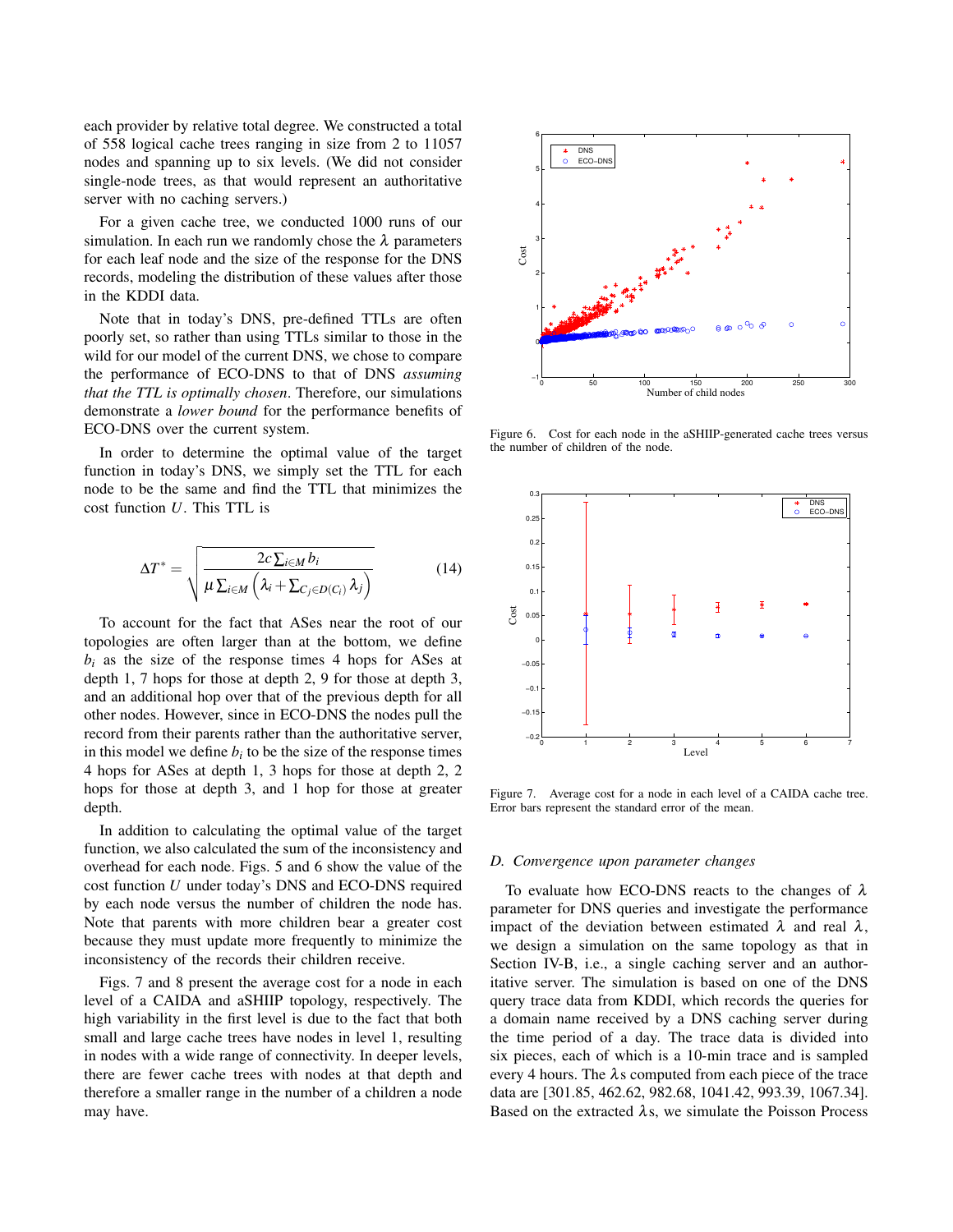

Figure 8. Average cost for a node in each level of a aSHIIP cache tree. Error bars represent the standard error of the mean.

for DNS queries of 24 hours, during which each  $\lambda$  stays the same for 4 hours. We intentionally set the initial  $\lambda$  as the mean value of the  $\lambda$ s from the trace data to simulate the influence caused by the initial  $\lambda$  value. We compare two designs for parameter estimation: a) counting the number of queries within a fixed-length time window, and b) calculating the duration given a fixed number of queries. We simulate a) with time interval 100s and 1s, while we simulate b) with number of queries 5000 and 50.



Figure 9. Dynamics of the estimated  $\lambda$  on parameter changes.

Figure 9 shows the dynamics of the estimated  $\lambda$  upon parameter changes. According to the figure, there are two conflicting factors that affect the performance of parameter estimation. The first one is the convergence speed, which depicts how fast the parameter estimation method can update the parameter to the new value. The second one is stability, which indicates how large the amplitude of the vibration of the estimated parameter is when the parameter stays unchanged. In Figure 9, while method b) with 50 queries converges within seconds, we observe a vibration amplitude larger than 10% of the real  $\lambda$ . Instead, a) with 100s will take 10 minutes before the estimated parameter converges, but the amplitude of the vibration is within 0.1% of the true value. The dynamics of a) with 1s and b) with 5000 queries sit in the middle, possessing faster convergence speed than a) with 100 and smaller deviation than b) with 50 queries.



Figure 10. Extra cost incurred upon parameter changes.

Figure 10 demonstrates the extra cost caused by the deviation of the estimated  $\lambda$  from the real  $\lambda$  under different parameter estimation methods. Here, normalized cost is calculated by dividing cumulative cost with estimated  $\lambda$  by cumulative cost with real  $\lambda$ . We could observe from the figure that the two factors discussed above influence the extra cost in different ways. While the low convergence speed will incur a one-time extra cost, the lack of stability will incur cumulative extra cost growing as time goes on. For instance, in the left zoom-in sub-figure, method a) with 100s and method b) with 5000 incur a relatively large extra cost because of the slow convergence from initial  $\lambda$  to real  $\lambda$ . On the other hand, in the right zoom-in sub-figure, method b) with queries number 50 incur an extra cost linear in time, which is reflected by the constant normalized extra cost. Therefore, if the frequency of the parameter changes is very high, we should choose the parameter estimation method with fast convergence speed. Otherwise, in most cases, we should choose the parameter estimation method with better stability. In general, after 10 minutes from starting ECO-DNS, the extra cost incurred by parameter estimation is within 0.1% of the total cost, which is usually negligible compared to the improvement of ECO-DNS over current DNS caching.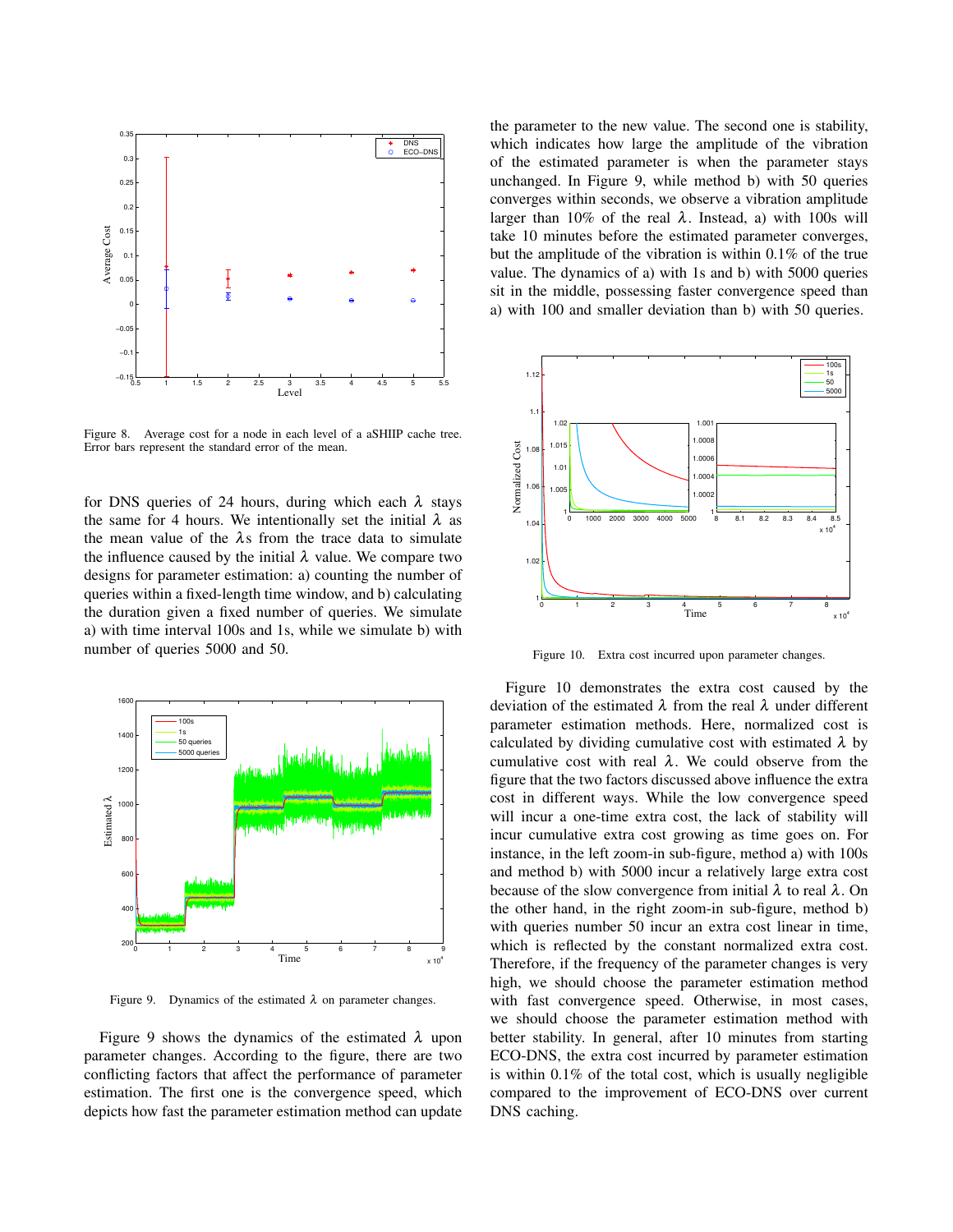## V. DISCUSSION

In Equation 9, we utilize the weight  $c$  to quantify the tradeoff between the number of the clients' missed updates and the bandwidth cost of querying a DNS record. The administrator of the local cache server could tune this *c* parameter to balance the consistency, as part of quality of its caching service, and bandwidth cost. In addition, the administrator could intentionally set the weight *c* as the globally agreed value, which could reflect the global tradeoff between inconsistency and bandwidth cost. Interestingly, the establishment of the DNS cache hierarchy itself actually provides hints about the range of the weight *c* that is well accepted. While one-level cache is constructed to reduce the bandwidth cost through sacrificing consistency, the fact that no two-level cache is widely deployed reflects the reluctance against further sacrificing the consistency for reducing the bandwidth cost. Therefore, the global weight *c* could possibly be set as a value corresponding to the underlying trade-off.

We also observe in Equation 9 the parameter *b* which characterizes the bandwidth cost of updating the local DNS record. One form of *b* could be calculated as the product of the size of a DNS record and the number of hops. This form well characterizes the number of bits transmitted in the whole network to update the local record. Another form of *b* could be calculated as the latency of transmitting the DNS record. While the latency could only roughly indicate the real bandwidth cost, it could cover the server load and the network status. Finally, *b* could also directly reflect the realworld expense by considering the bandwidth cost between customer and provide ISPs. By setting the parameter *b* in different forms, the administrator controls over different forms of cost he/she would like to limit.

## VI. RELATED WORK

The assumption that the stochastic process of DNS queries' arrival time could be modeled as a Poisson Process has been adopted and verified by Cohen et al. [21] and Chen et al. [7]. Jung et al. [15] seek to extend the TCP arrival time model to model DNS traffic and propose to use a Pareto or Weibull distribution to model the distribution of the arrival time of DNS queries. Jung [22] further weakens the assumption to model the random process of DNS queries' arrival time by a renewal process, without assuming any distribution of the arrival intervals between DNS queries. In this work, we rely on no particular assumption about distribution of the arrival time to derive our inconsistency metric and move one step further to use the Poisson process assumption to optimize the performance of ECO-DNS.

Differing from our efforts to preserve the "pull-based" nature of the current DNS cache system and enhance its consistency by optimizing its behavior, several works have been proposed to revolutionize the way current DNS works to improve various performance metrics including bandwidth cost, latency, consistency and security against Denial of Service (DoS) attacks. Handley et al. [8] and Chen et al. [7] have proposed that the authoritative servers push DNS records to caching servers to improve robustness and consistency, respectively. The key observation under these two works is that the number of active DNS records is actually limited and manageable. However, in order to push the DNS records directly from an authoritative server to *n* subordinate caching servers, it still requires  $O(n)$  state stored on both the authoritative server and the cache servers, which is difficult to manage across the whole networks and consume local storage.

As another direction, Ramasubramanian [23] proposes CoDoNS, which leverages peer-to-peer overlay networks to improve load balance and resilience against denial-of-service attacks. However, improved availability comes at the price of weakened consistency. In fact, the distributed nature of DNS records render it even more challenging to maintain consistent cached DNS records. As a consistency control mechanism, ECO-DNS could be combined with CoDoNS to further reduce the latency of DNS resolution and retain high consistency while preserving high availability.

Finally, Sharma et al. [24] propose Auspice, a new global name service with low-latency, high availability, and high consistency by replicating records across geo-distributed servers in a demand-aware manner. While Auspice targets bounded consistency for all mobile clients' records, ECO-DNS solves an tunable optimization problem between consistency and update cost, resulting high consistency for popular and dynamic records and low cost for unpopular and static records. Furthermore, instead of requiring new name service infrastructures, ECO-DNS bases itself on today's DNS architectures which greatly reduces its deployment difficulty.

#### ACKNOWLEDGMENT

We gratefully thank Akira Yamada, Takashi Matsunaka, and Ayumu Kubota from KDDI for providing us the DNS data, Vyas Sekar, Soo Bum Lee, Kevin Fall for insightful feedbacks of the initial version of the paper, and the anonymous reviewers for their valuable comments.

The research leading to these results has received funding from the European Research Council under the European Union's Seventh Framework Programme (FP7/2007-2013) / ERC grant agreement 617605. We also gratefully acknowledge support by ETH Zurich, and NSF under award number CNS-1040801.

#### VII. CONCLUSION

Current static TTL-based cache invalidation policies are sub-optimal and difficult to configure in a flexible fashion. Furthermore, the lack of comprehensive consistency control